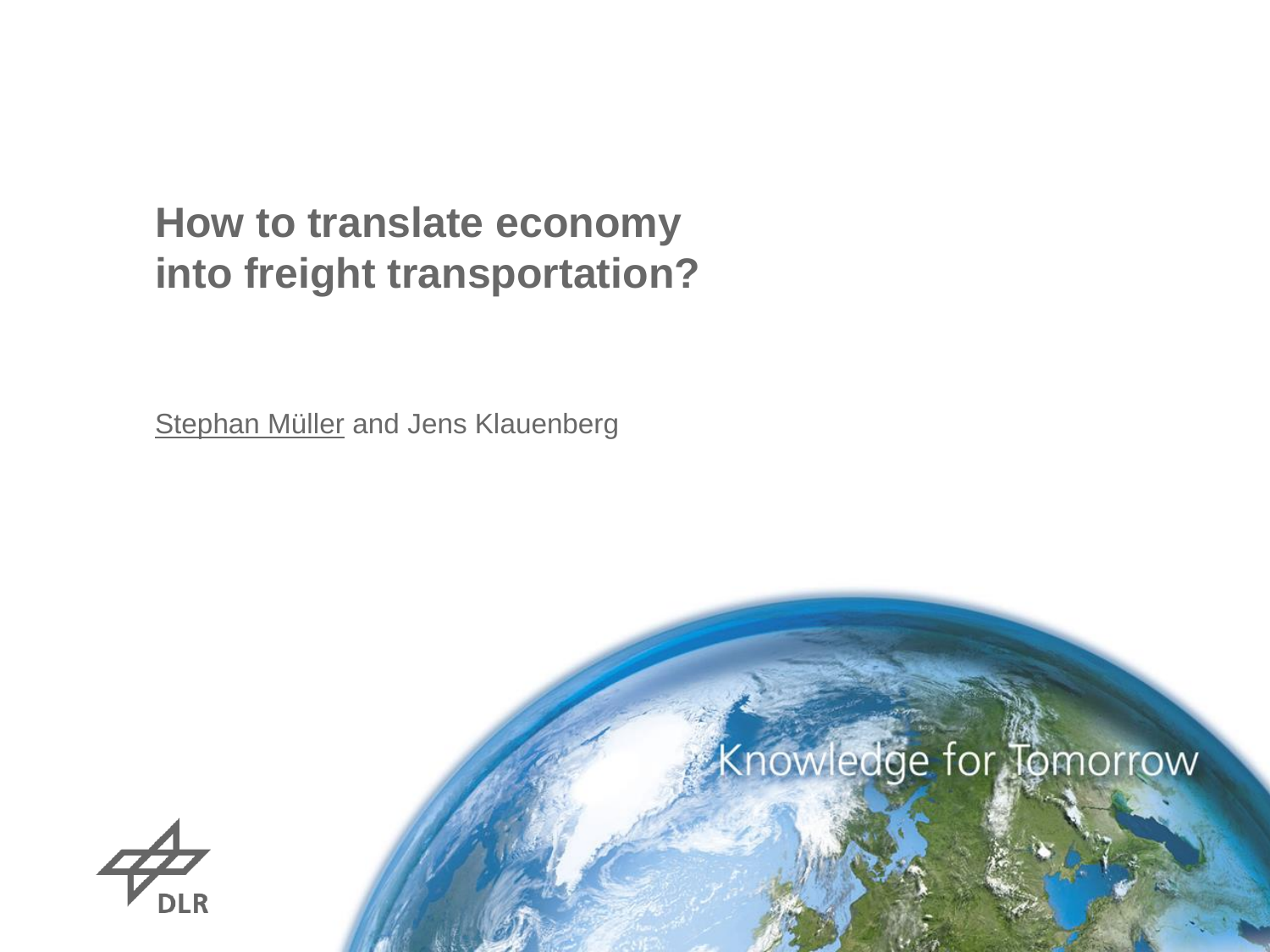**What is the challenge?**

- Economy implies freight transport!



- How much?
- How much of which specific goods?
- How much of which specific goods by which economic activity?



Picture source: ec.europa.eu/transport/, adapted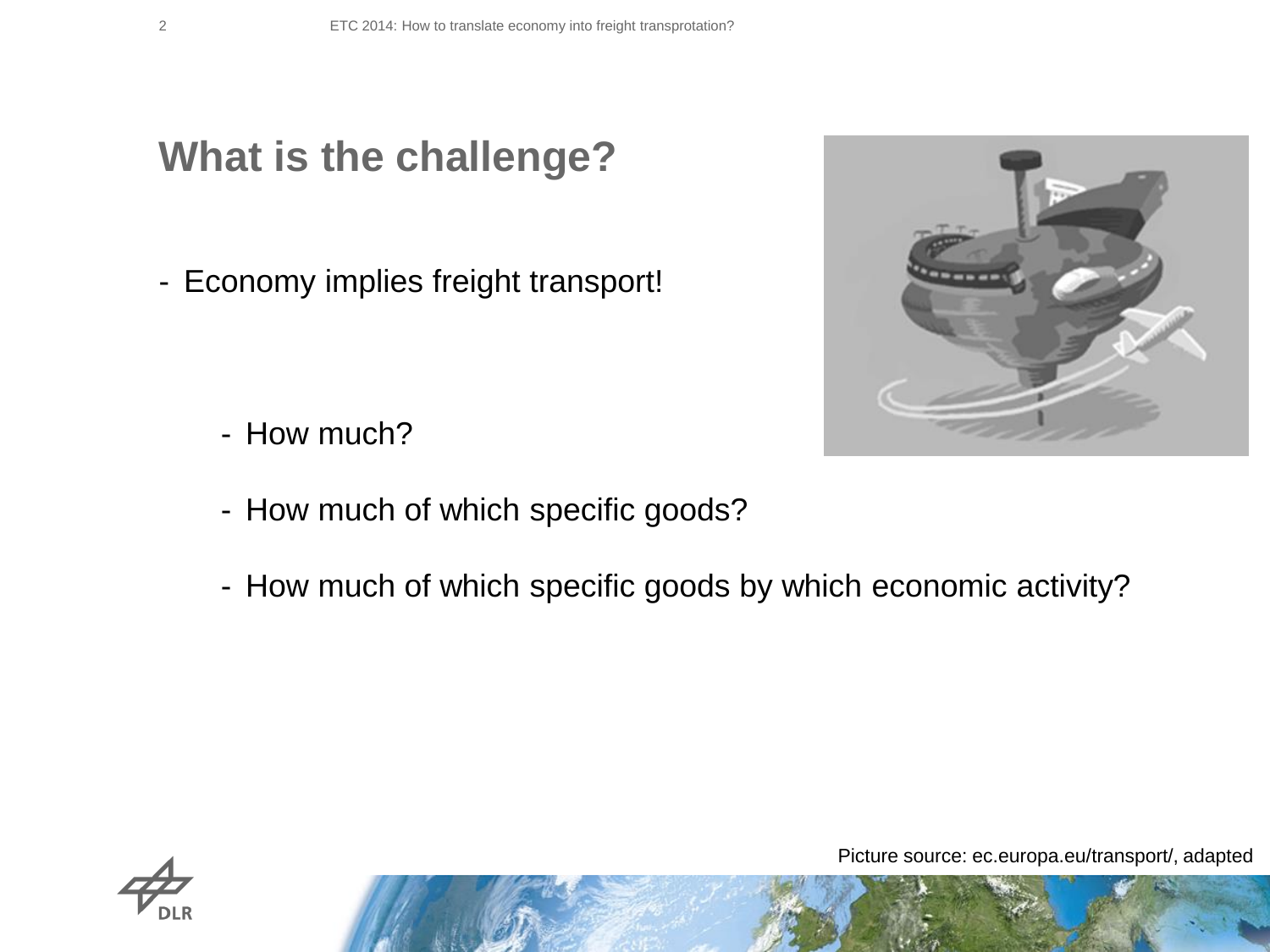### **Who is mainly adressed by this challenge?**



see Holguin-Veras et al. (2011): Freight generation, freight trip generation, and the perils of using constant trip rates

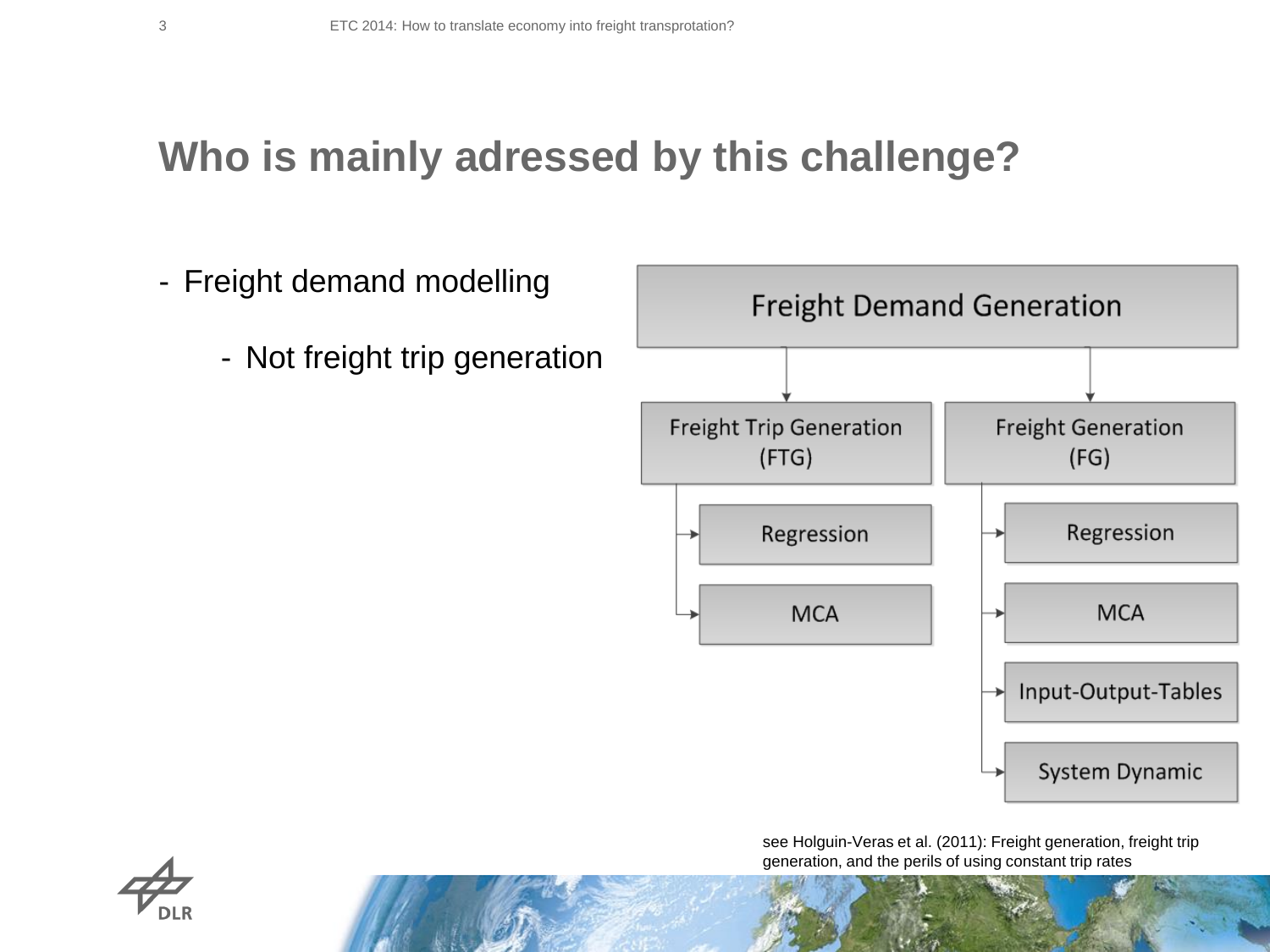## **Who is mainly adressed by this challenge?**



see Holguin-Veras et al. (2011): Freight generation, freight trip generation, and the perils of using constant trip rates

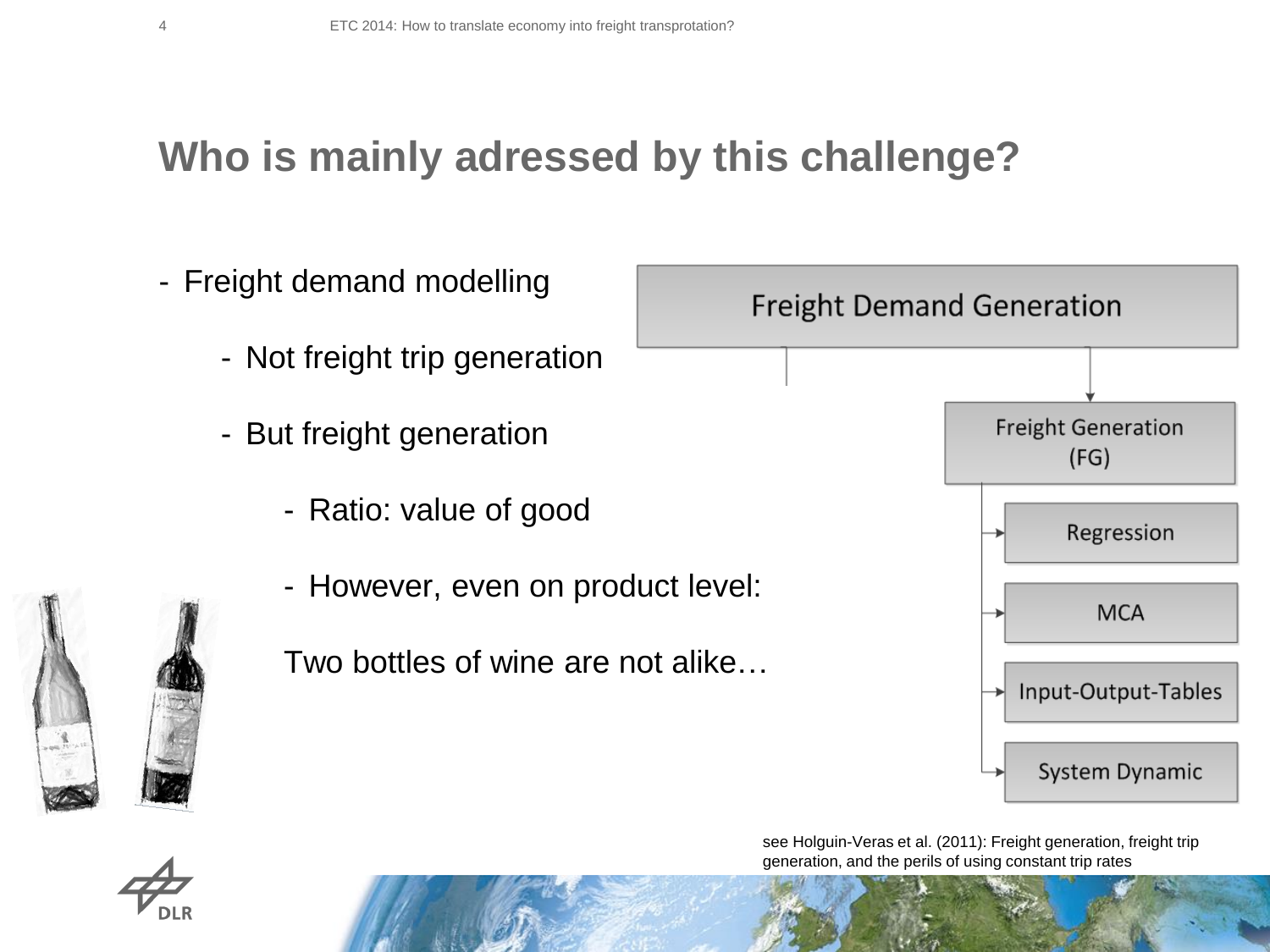## **The idea is:**

- Using disaggregated economic indicators to estimate freight generation
	- 1. Build a production and a consumption function (PF, CF) based on supply-use tables
	- 2. Derive weighting factors for PF and CF from supply-use tables
	- 3. Weight GVA and calculate the indicators for goods (CPA-classified)
	- 4. Transform CPA goods into NSTR-24 classified goods

Perform a regression analysis

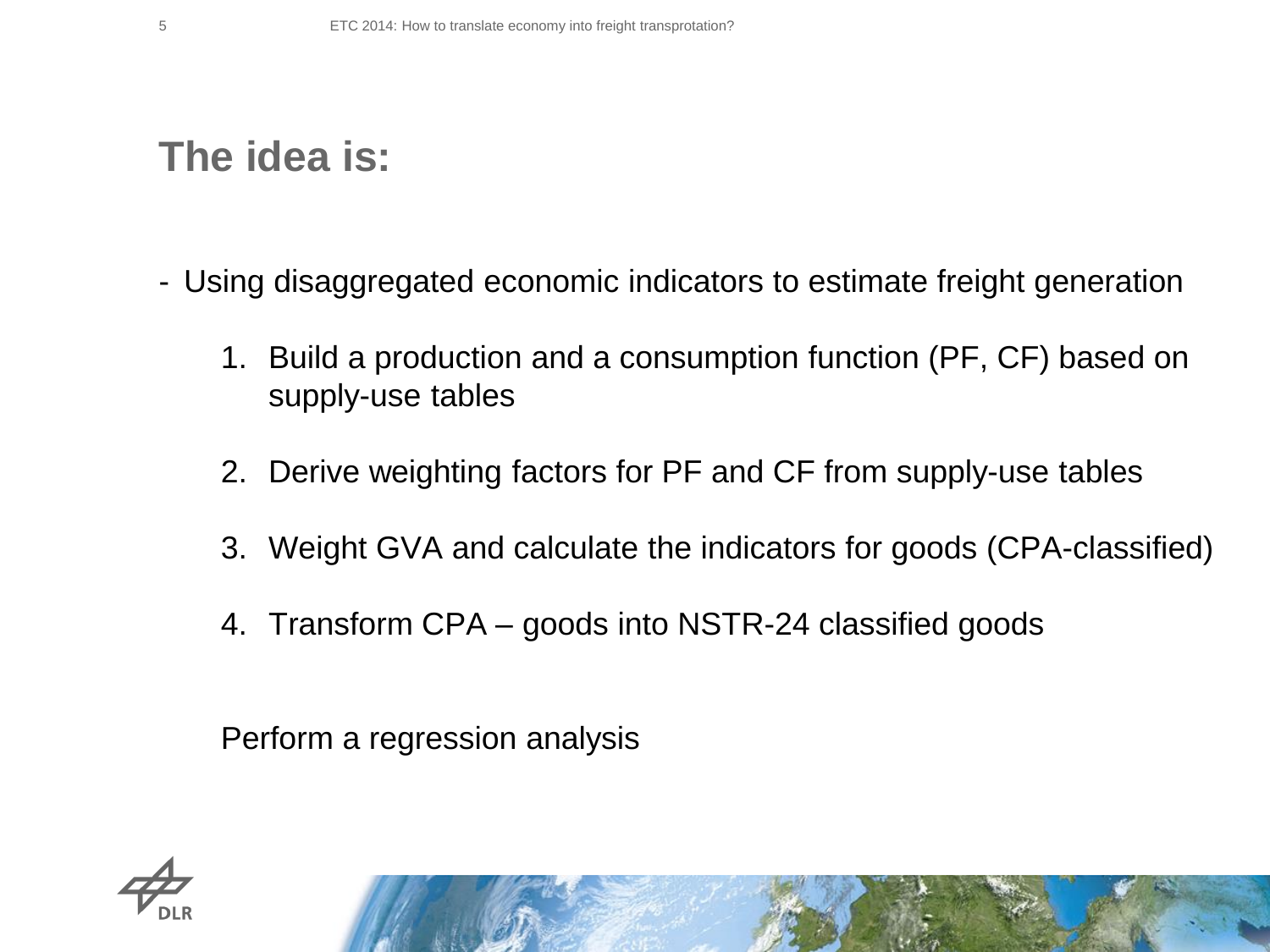## **Step 1: production and consumption function**

- Supply Use Table is the base
	- Supply tables containing producers prices
	- Use tables containing purchaser prices



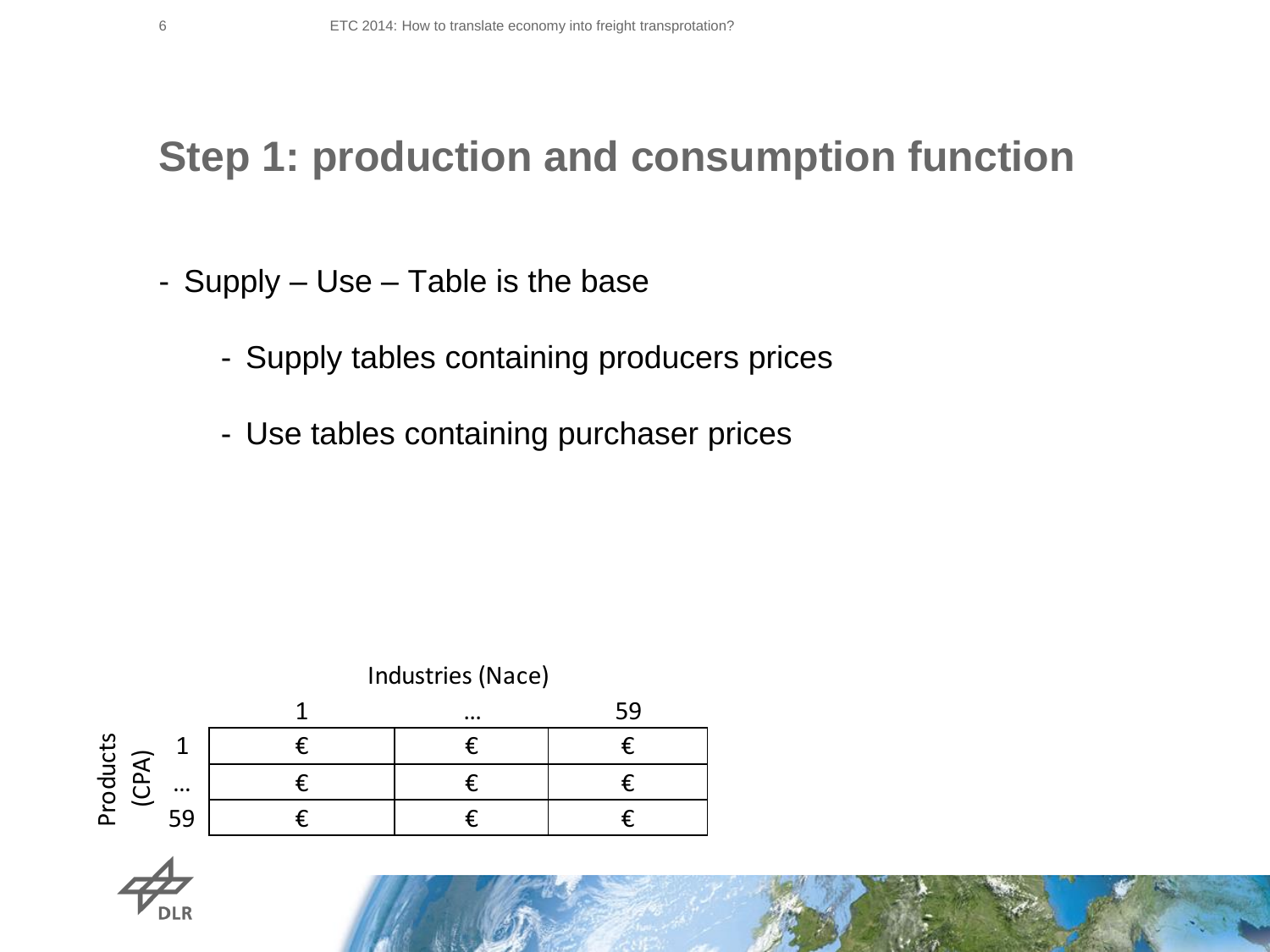## **Step 1: production and consumption function**

- We utalize supply tables to extract weighted production function
	- Using the supply tables' information per row enables us to know which industries produce the same products.
- We utalize use tables to extract weighted consumption function
	- Using the use tables' information per row enables us to know which industries use the same products.



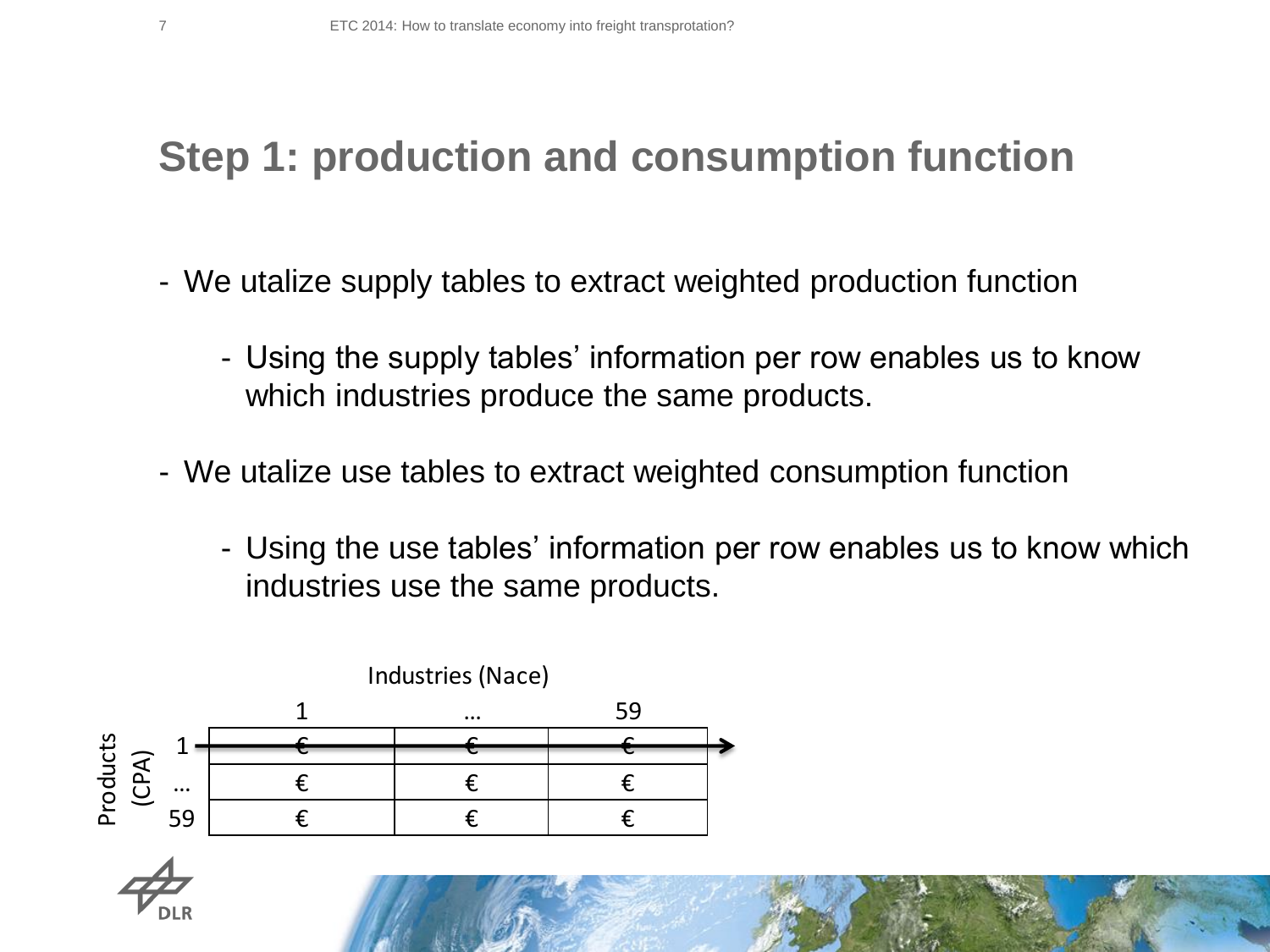#### **Step 1: production and consumption function**

- We utalize supply tables to extract weighted production function
- We utalize use tables to extract weighted consumption function

$$
\widehat{\text{EI}}_i = \sum_j (\alpha_{i,j} \cdot \text{GVA}_j)
$$

$$
\widehat{EI}: \qquad \text{CPA classified economic indicator} \, (\text{\textsterling})
$$

İ. index for products (CPA divisions)

j. index for economic activities (NACE division)

relevance of economic activity *j* for transportation of  $\alpha$ product *i* (for each option: use based, supply based, core industry based)

 $\sum_i \alpha_{i,i} = 1$  for each product *i* 



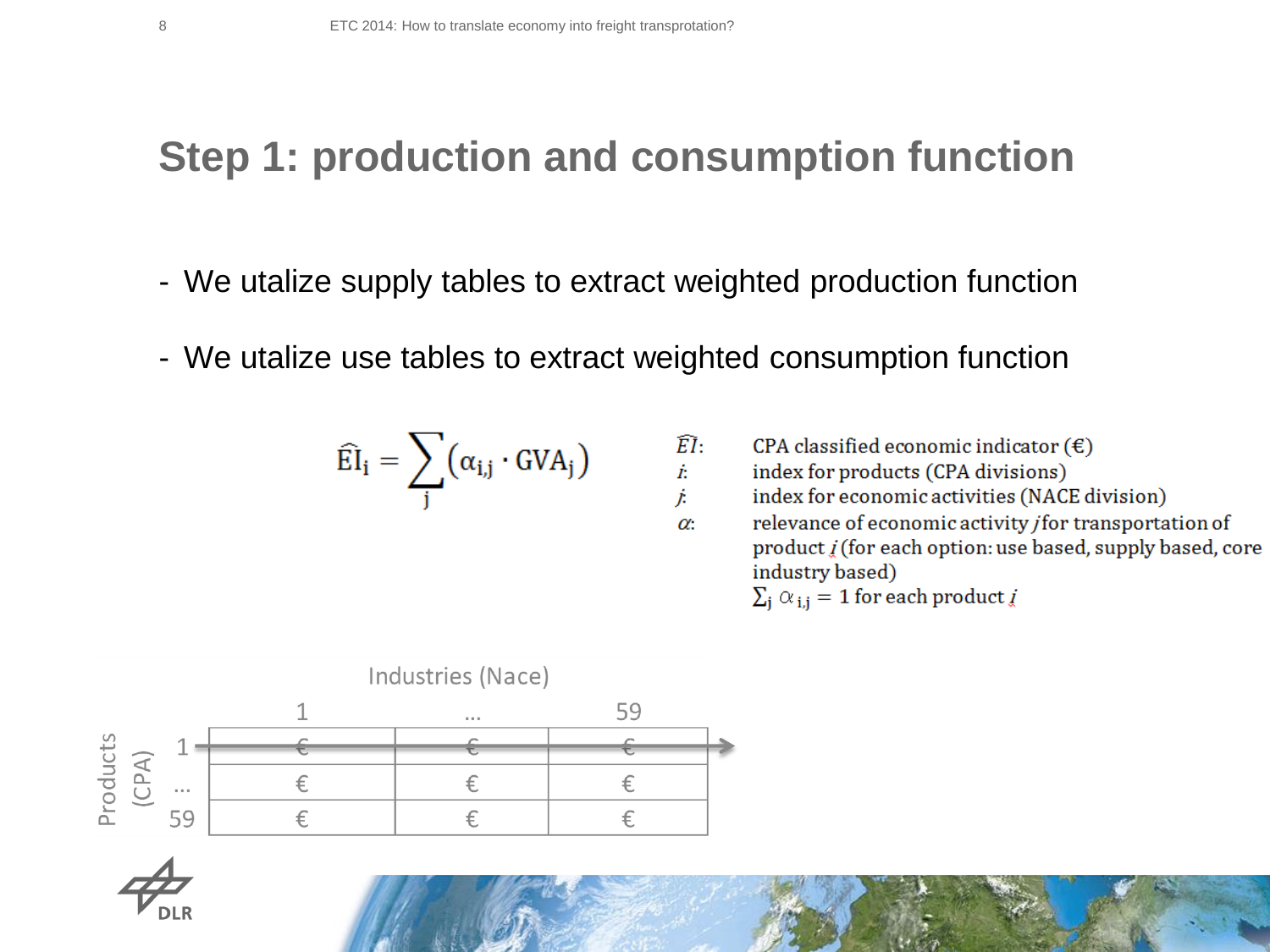### **Step 2: Derive weighting factors for PF and CF**

- We utalize supply tables to extract weighted production function
- We utalize use tables to extract weighted consumption function

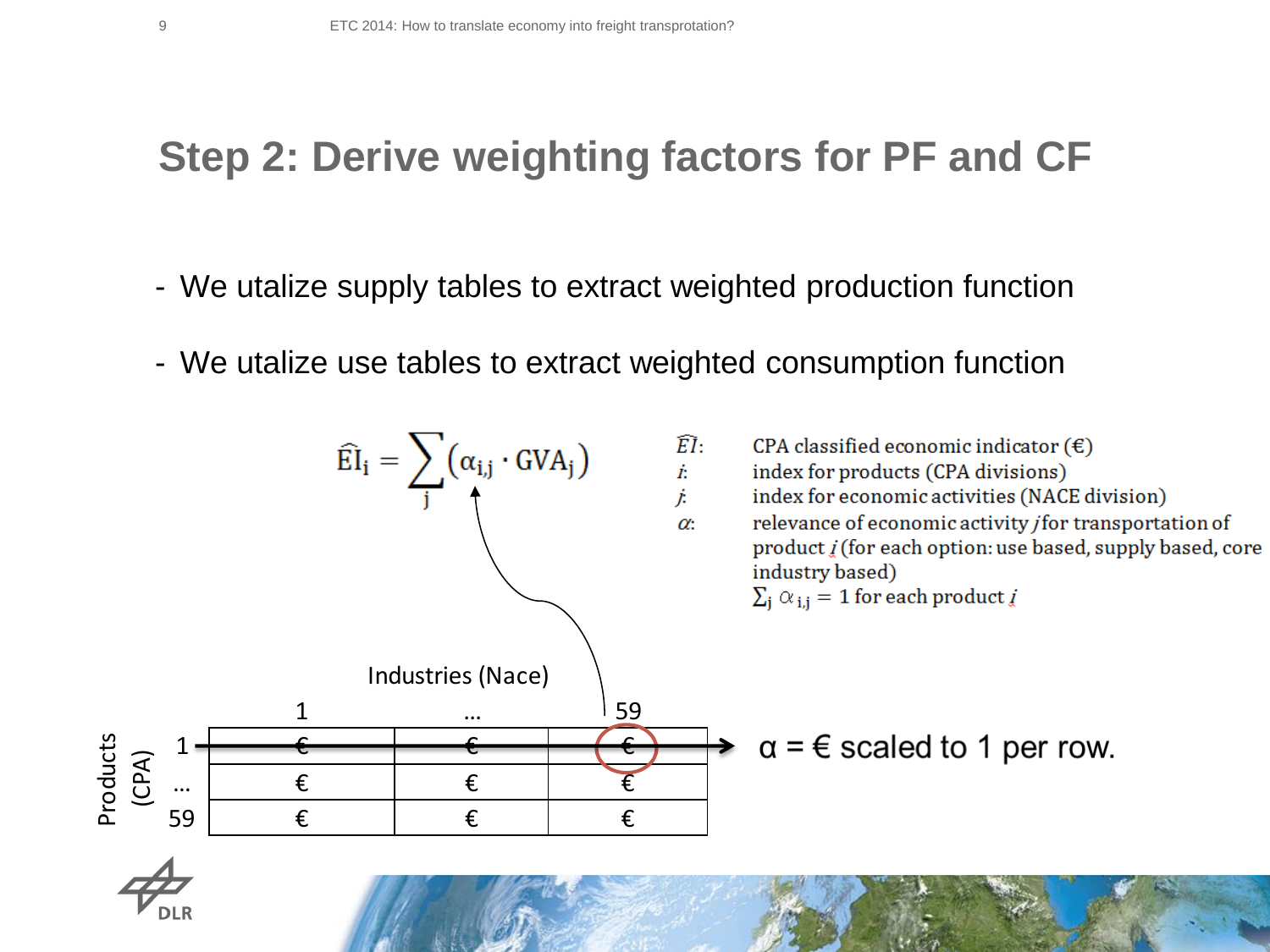### **Step 2: Derive weighting factors for PF and CF**

- We utalize supply tables to extract weighted production function
- We utalize use tables to extract weighted consumption function

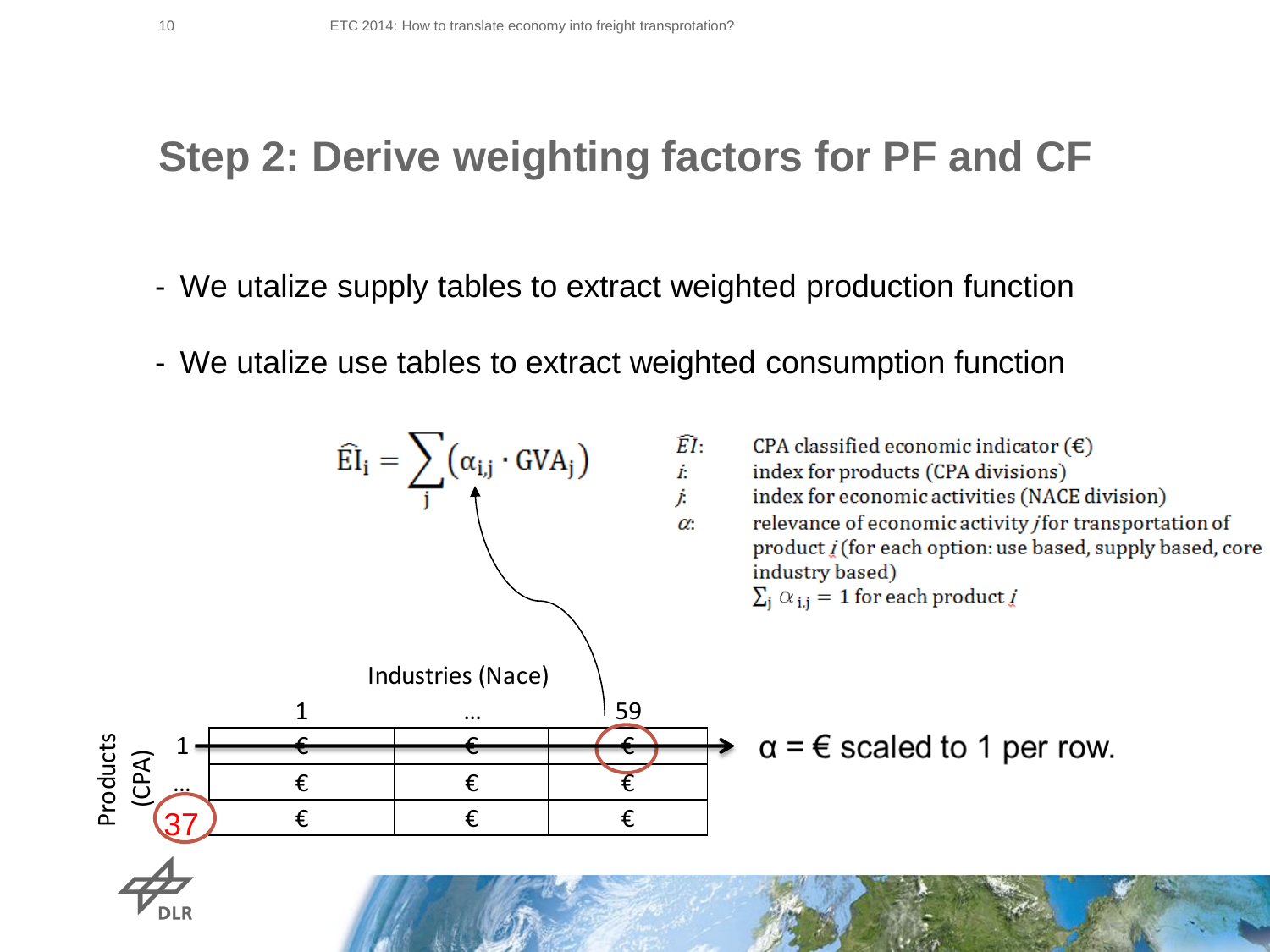### **Step 3: Weight GVA and calculate the indicators**

- We have the PF, CF and weigthting factor by empolying SUTs
- GVA from general economic statistics avialable
- Two economic indicators can be calulated now with PF and CF
	- 1 supply table based
	- 1 use table based

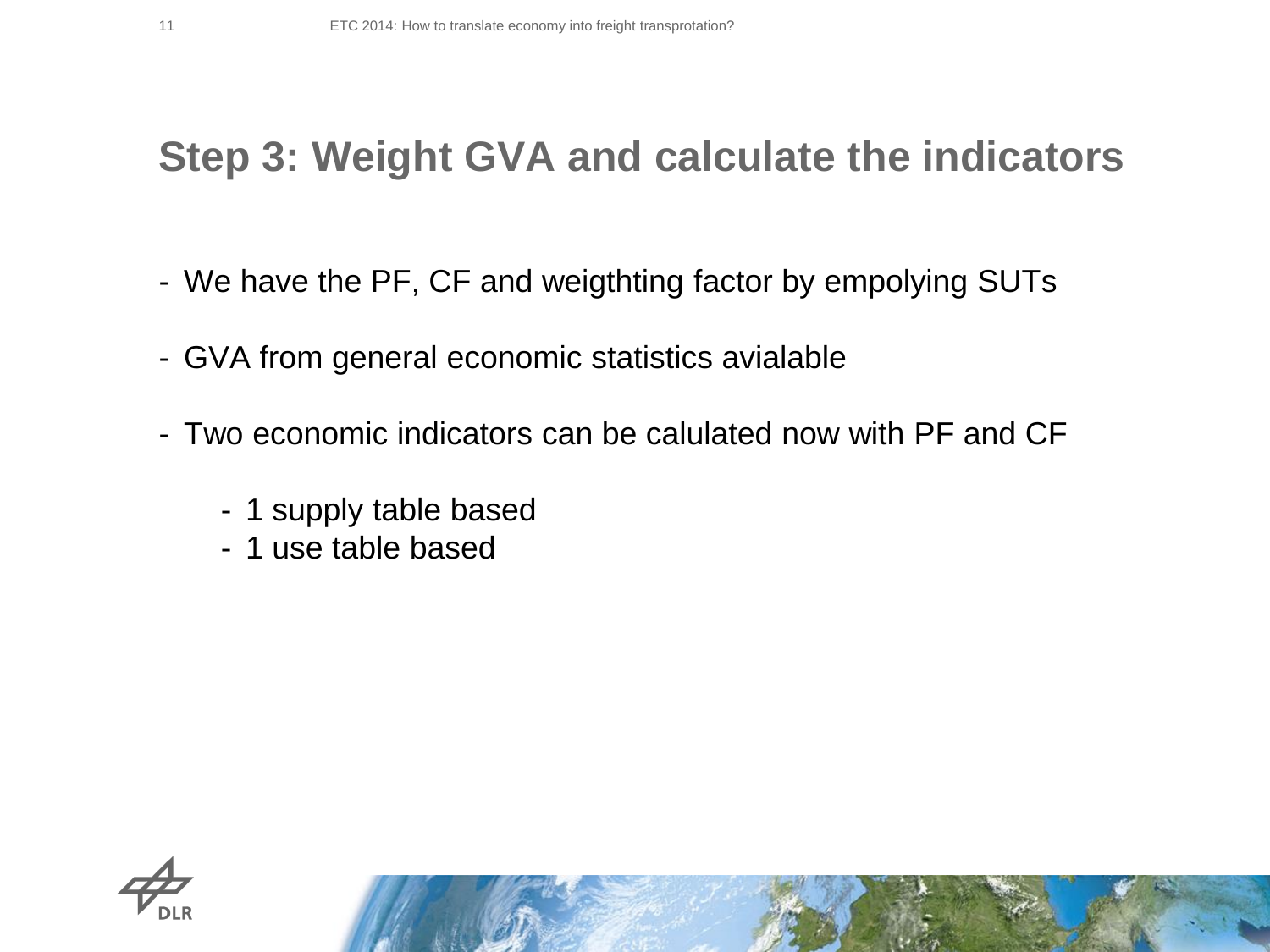## **Step 3: Weight GVA and calculate the indicators**

- We have the PF, CF and weigthting factor by empolying SUTs
- GVA from general economic statistics avialable
- Two economic indicators can be calulated now with PF and CF
	- 1 supply table based
	- 1 use table based
- However CPA classified  $\rightarrow$  we intend a NSTR classified indicator
	- CPA are products in Euro
	- NSTR are transported commodities in tons
	- We need a brigde matrix

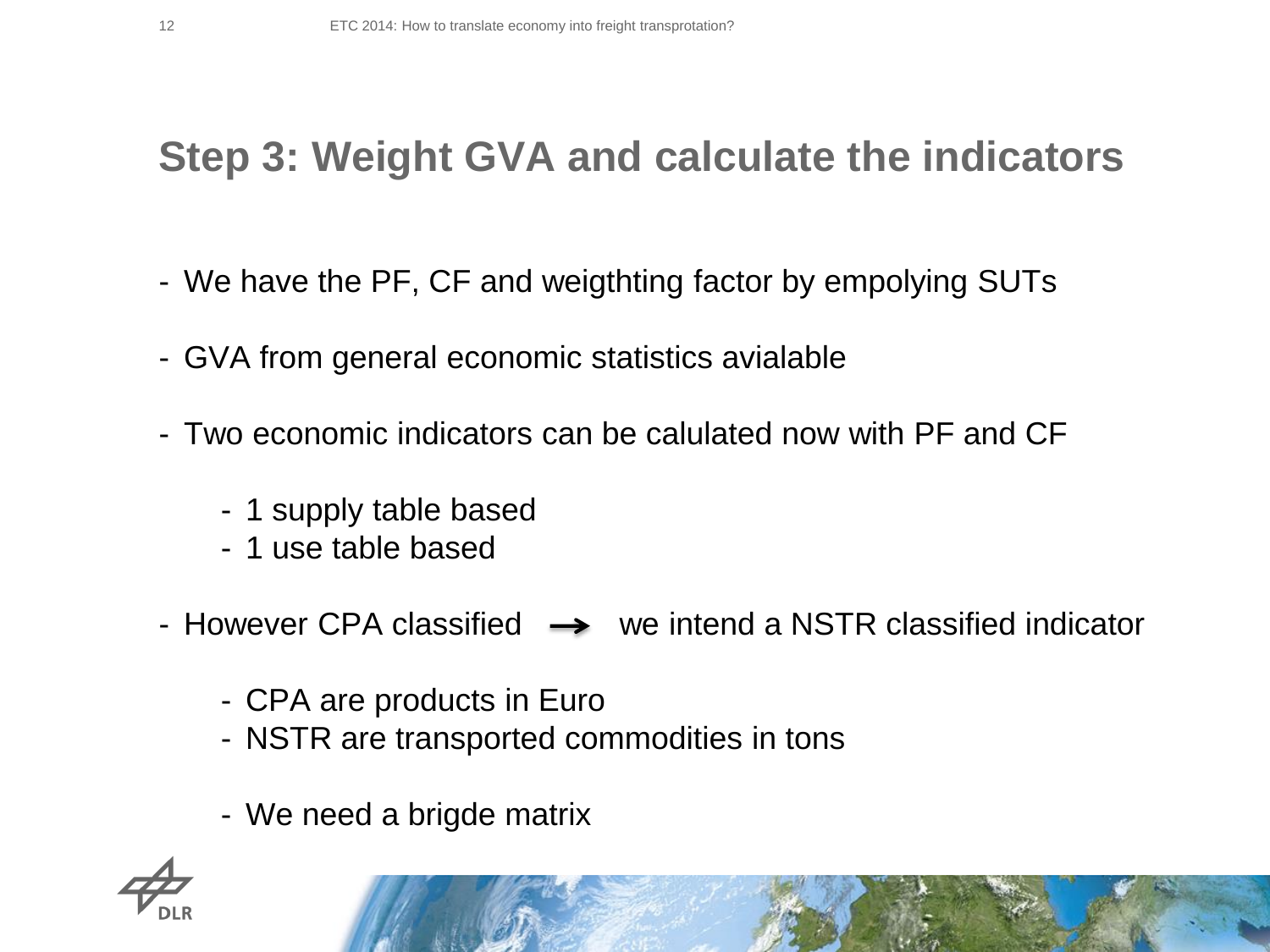#### **Step 4: Transform CPA – into NSTR-24**

#### - We need a brigde matrix



Statistisches Bundesamt (2008), Amtsblatt der Europäischen Gemeinschaften (1998), WIFO (2010), TRAFICO et al. (2009), Eurostat (2014) and STATISTIK AUSTRIA (2014)]



Picture source: blog.archisnapper.com, adapted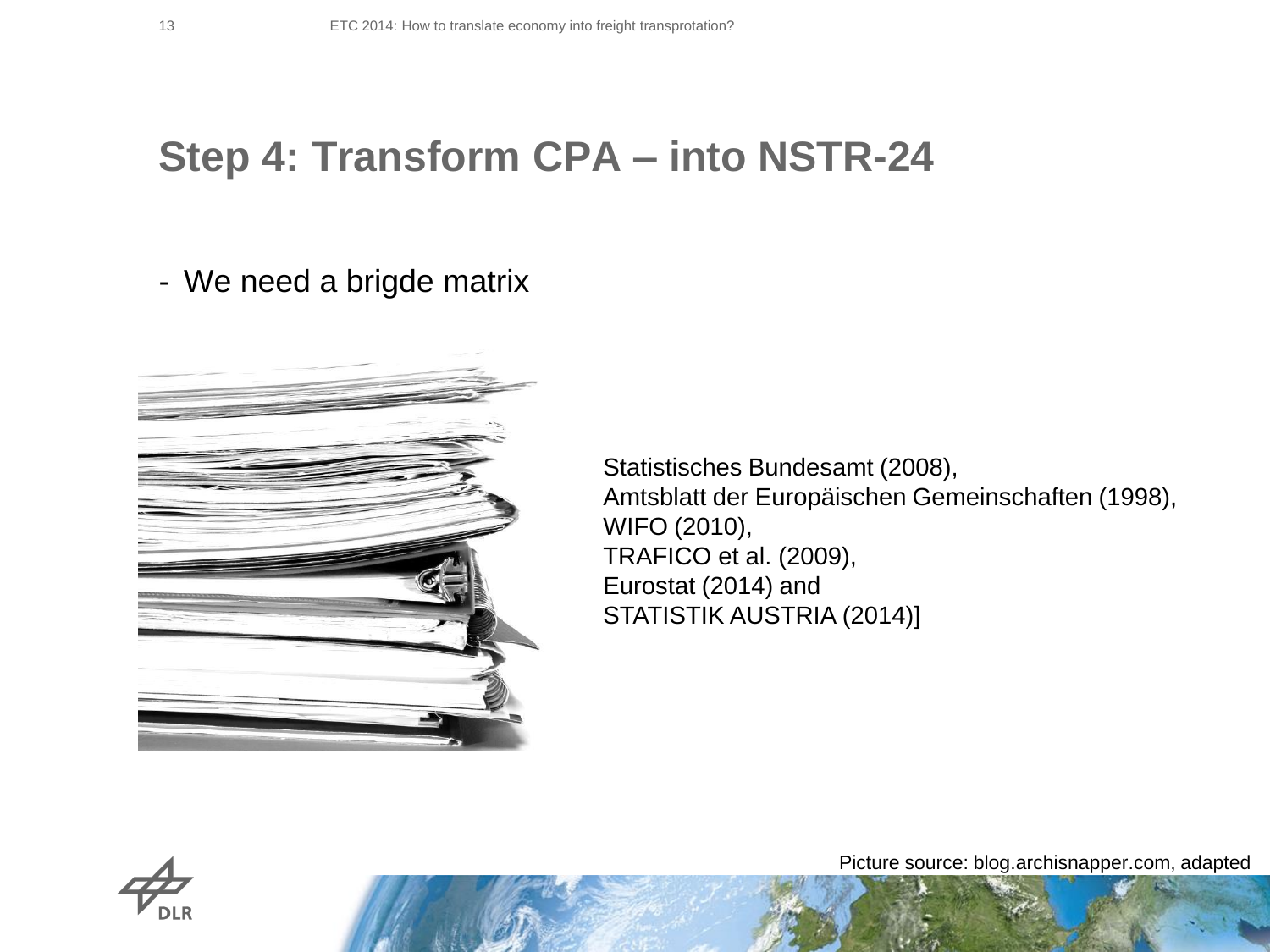#### **Step 4: Transform CPA –into NSTR-24**

#### - We need a brigde matrix to re-classify CPA into NSTR

|  | NSTR <sub>24</sub> | <b>CPA</b> | β                  | NSTR24 | <b>CPA</b> | β            | NSTR <sub>24</sub> | <b>CPA</b> | β            |
|--|--------------------|------------|--------------------|--------|------------|--------------|--------------------|------------|--------------|
|  | 01                 | 01         | 0.33               | 13     | 27         | 0.51         | 24                 | 01         | 0.1          |
|  | $02\,$             | 01         | 0.36               | 14     | 26         | 0.88         | 24                 | 05         | $0.2\,$      |
|  | 03                 | 01         | 0.12               | 15     | 14         | $\mathbf{1}$ | 24                 | 12         | $\mathbf{1}$ |
|  | 0 <sup>2</sup>     | 05         | 0.34               | 16     | 24         | 0.09         | 24                 | 15         | $0.1\,$      |
|  | 04                 | 02         | $\mathbf 1$        | 16     | 25         | 0.06         | 24                 | 16         | 0.8          |
|  | 04                 | 20         | $\mathbf{1}$       | 17     | 24         | 0.01         | 24                 | 17         | 0.3          |
|  | 65.                | 17         | $\Omega_{\rm eff}$ | 17     | 25         | 0.01         | 24                 | 18         | 0.3          |
|  | 05                 | 18         | 0.07               | 18     | 24         | 0.85         | 24                 | 19         | 0.3          |
|  | 05                 | 19         | 0.07               | 18     | 25         | 0.59         | 24                 | 21         | 0.2          |
|  | 05                 | 36         | 0.06               | 19     | 21         | 0.8          | 24                 | 22         | $\mathbf{1}$ |
|  | 05                 | 37         | 0.07               | 20     | 29         | $0.8\,$      | 24                 | 24         | 0.05         |
|  | 06                 | 15         | 0.9                | 20     | 30         | 0.33         | 24                 | 25         | 0.34         |
|  | 06                 | 16         | 0.2                | 20     | 31         | 0.7          | 24                 | 26         | 0.05         |
|  | 07                 | 01         | 0.09               | 20     | 32         | 0.33         | 24                 | 27         | 0.05         |
|  | 07                 | 05         | 0.46               | 20     | 33         | 0.33         | 24                 | 28         | 0.1          |
|  | 08                 | 10         | $\mathbf{1}$       | 20     | 34         | 0.9          | 24                 | 29         | 0.2          |
|  | 09                 | 11         | 0.01               | 20     | 35         | 0.9          | 24                 | 30         | 0.67         |
|  | 09                 | 23         | 0.01               | 21     | 28         | 0.22         | 24                 | 31         | 0.3          |
|  | 10                 | 11         | 0.99               | 21     | 27         | 0.16         | 24                 | 32         | 0.67         |
|  | 10                 | 23         | 0.99               | 22     | 26         | 0.07         | 24                 | 33         | 0.67         |
|  | 11                 | 13         | 0.92               | 23     | 17         | 0.63         | 24                 | 34         | 0.1          |
|  | 11                 | 27         | 0.25               | 23     | 18         | 0.63         | 24                 | 35         | 0.1          |
|  | 12                 | 13         | 0.08               | 23     | 19         | 0.63         | 24                 | 36         | 0.34         |
|  | 12                 | 27         | 0.03               | 23     | 36         | 0.6          | 24                 | 37         | 0.25         |
|  | 13                 | 28         | 0.68               | 23     | 37         | 0.68         |                    |            |              |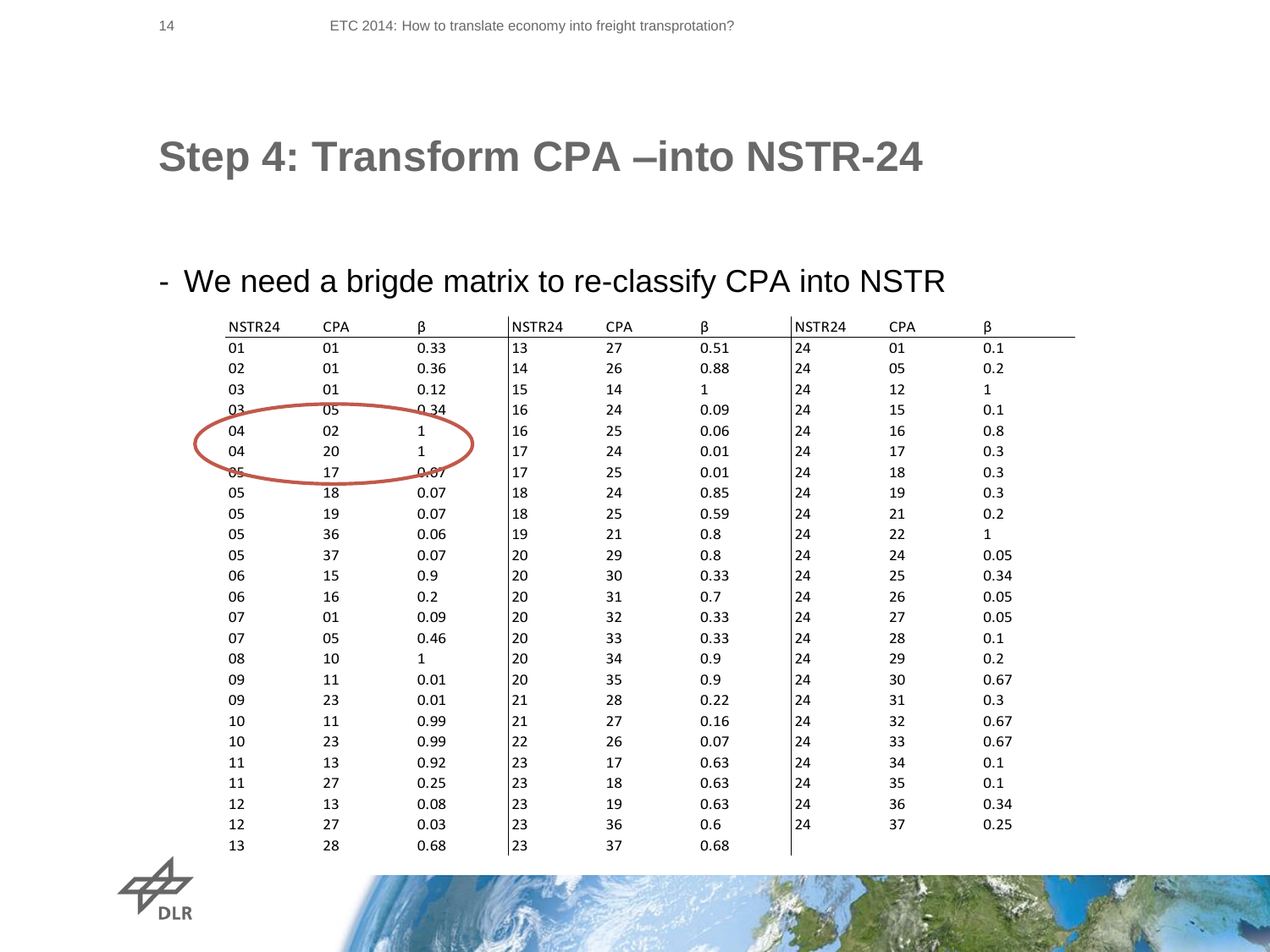## **Step 4: Transform CPA –into NSTR-24**

#### - We need a brigde matrix

| NSTR <sub>24</sub> | <b>CPA</b> | β                | NSTR <sub>24</sub>                                                                 | CPA | ₽           | NSTR <sub>24</sub> | <b>CPA</b> | β            |  |
|--------------------|------------|------------------|------------------------------------------------------------------------------------|-----|-------------|--------------------|------------|--------------|--|
| 01                 | 01         | 0.33             | <b>13</b>                                                                          | 27  | 0.51        | 24                 | 01         | 0.1          |  |
| 02                 | 01         | 0.36             | 14                                                                                 | 20  | 0.88        | 24                 | 05         | 0.2          |  |
| 03                 | 01         | 0.12             | 15                                                                                 | 14  | $\mathbf 1$ | 24                 | 12         | $\mathbf{1}$ |  |
| 03                 | 05         | 0.34             | 16                                                                                 | 24  | 0.09        | 24                 | 15         | 0.1          |  |
| 04                 | 02         | $\mathbf 1$      | 16                                                                                 | 25  | 0.06        | 24                 | 16         | 0.8          |  |
| 04                 | 20         | 1                | 17                                                                                 | 24  | 0.01        | 74                 | 17         | 0.3          |  |
| 05                 | 17         |                  |                                                                                    |     |             |                    |            | 0.3          |  |
| 05                 | 18         |                  | $\widehat{EI}_{27,y} \cdot 0.51 + \widehat{EI}_{28,y} \cdot 0.68$<br>$EI_{13,y} =$ |     |             |                    |            |              |  |
| 05                 | 19         |                  |                                                                                    |     |             |                    |            | 0.2          |  |
| 05                 | 36         |                  |                                                                                    |     |             |                    |            | $\mathbf{1}$ |  |
| 05                 | 37         | EI:              | economic indicator $(\epsilon)$                                                    |     |             |                    |            |              |  |
| 06                 | 15         | $\widehat{EI}$ : |                                                                                    |     |             |                    |            |              |  |
| 06                 | 16         |                  | CPA classified economic indicator $(\epsilon)$                                     |     |             |                    |            |              |  |
| 07                 | 01         | у.               | year                                                                               |     |             |                    |            | 0.05         |  |
| 07                 | 05         |                  |                                                                                    |     |             |                    |            | 0.1          |  |
| 08                 | 10         | $\mathbf{1}$     | 20                                                                                 | 34  | 0.9         | 24                 | 29         | 0.2          |  |
| 09                 | 11         | 0.01             | 20                                                                                 | 35  | 0.9         | 24                 | 30         | 0.67         |  |
| 09                 | 23         | 0.01             | 21                                                                                 | 28  | 0.22        | 24                 | 31         | 0.3          |  |
| 10                 | 11         | 0.99             | 21                                                                                 | 27  | 0.16        | 24                 | 32         | 0.67         |  |
| 10                 | 23         | 0.99             | 22                                                                                 | 26  | 0.07        | 24                 | 33         | 0.67         |  |
| 11                 | 13         | 0.92             | 23                                                                                 | 17  | 0.63        | 24                 | 34         | 0.1          |  |
| 11                 | 27         | 0.25             | 23                                                                                 | 18  | 0.63        | 24                 | 35         | 0.1          |  |
| 12                 | 13         | 0.08             | 23                                                                                 | 19  | 0.63        | 24                 | 36         | 0.34         |  |
| 12                 | 27         | 0.03             | 23                                                                                 | 36  | 0.6         | 24                 | 37         | 0.25         |  |
| 13                 | 28         | 0.68             | 23                                                                                 | 37  | 0.68        |                    |            |              |  |

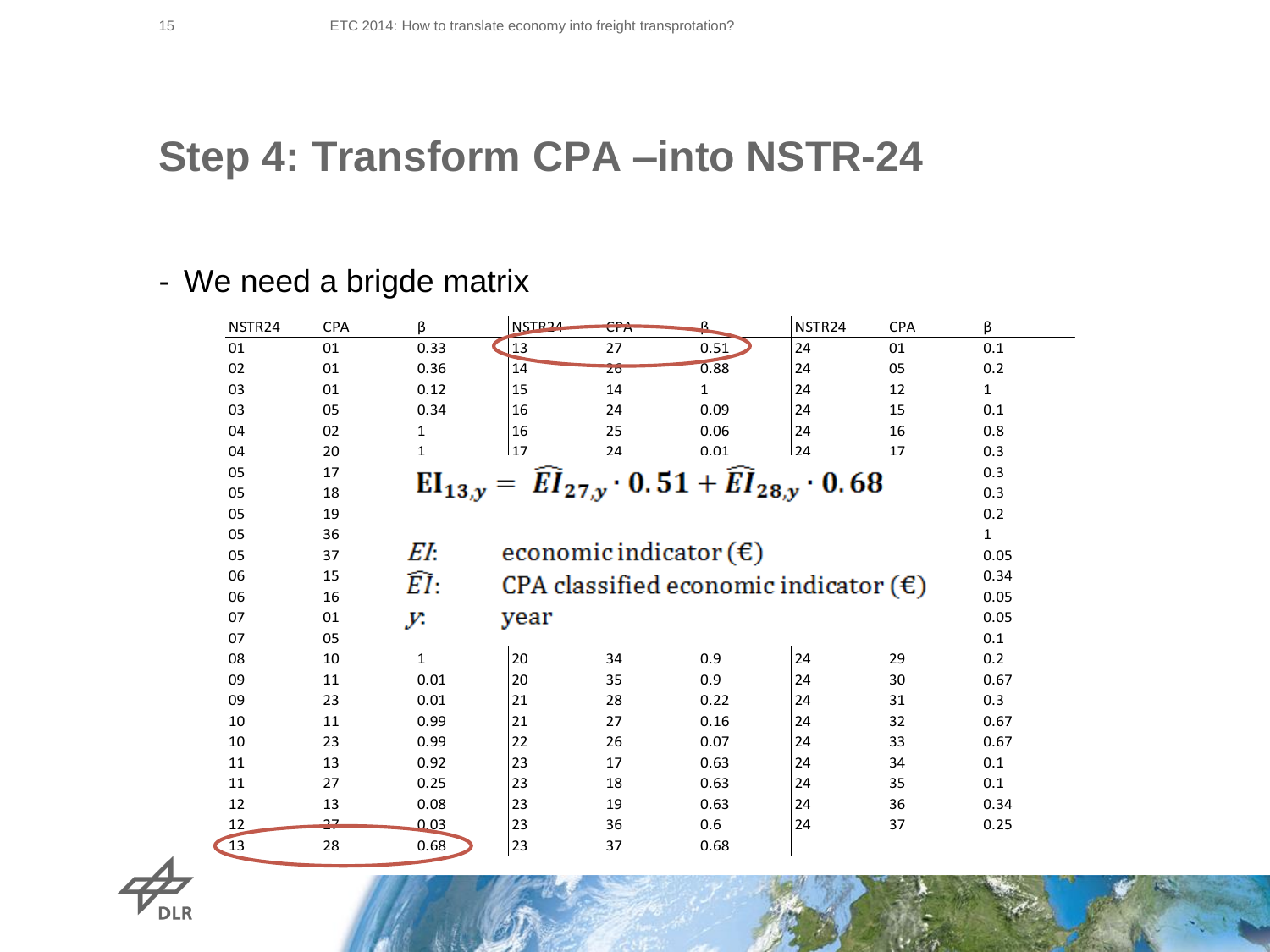## **Finally: perform a regression analysis**

- Now a regression analysis between the economic indicator and the transported tonnage is possible [data available from 1999-2007]
	- Example NSTR-24 (13): Metal Products

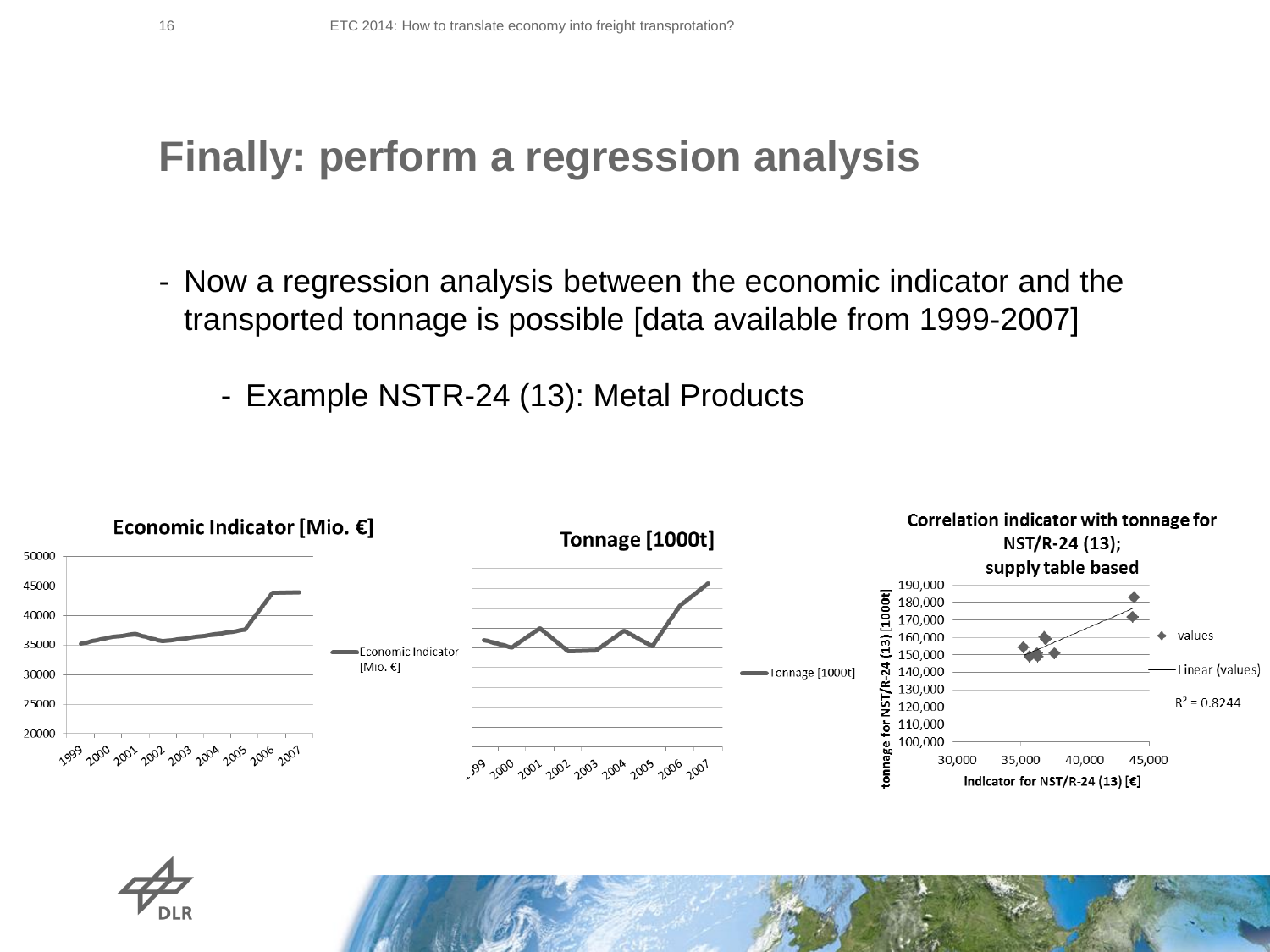### **Finally: Result evaluation**

- Now a regression analysis between the economic indicator and the transported tonnage is possible [data available from 1999-2007]

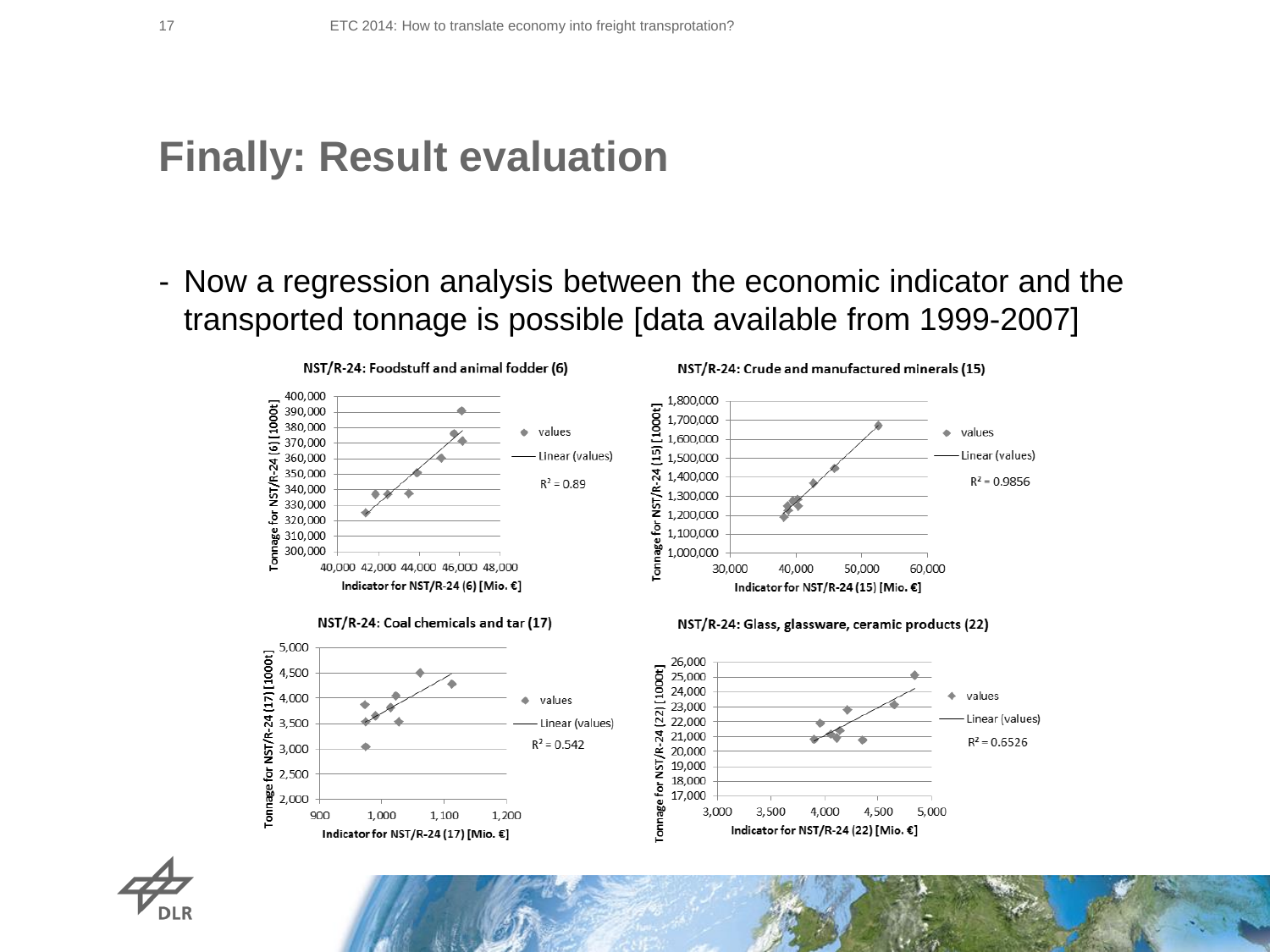# **Result of the regression analysis**

- Strong correlation is found for 11/24
- These 11 commodities represent 75% of the Tonnage in Germany (2007)
- Use-table based EI works slightly better 7/11

| R |
|---|

|                                                | $R^2$ supply      | $R^2$ use | Germany        |
|------------------------------------------------|-------------------|-----------|----------------|
|                                                | table             | table     | (share of tons |
| kind of good (NST/R-24)                        | based             | based     | in 2007)       |
| 1 Cereals                                      | 0.00              | 0.30      | 1.0%           |
| Potatoes, other fresh or frozen fruits and     |                   |           |                |
| 2 vegetables                                   | 0.07              | 0.01      | 0.9%           |
| 3 Live animals, sugar beet                     | 0.23              | 0.36      | 0.6%           |
| 4 Wood and cork                                | 0.05              | 0.16      | 2.6%           |
| 5 Textiles, textile articles and man-made      |                   |           |                |
| fibres, other raw animal and vegetable         |                   |           |                |
| materials                                      | 0.07              | 0.09      | 0.5%           |
| 6 Foodstuff and animal fodder                  | 0.15              | 0.89      | 10.2%          |
| 7 Oil seeds and oleaginous fruits and fats     | 0.70              | 0.67      | 0.7%           |
| 8 Solid minerals fuels                         | 0.37              | 0.09      | 2.7%           |
| 9 Crude petroleum                              | 0.33              | 0.03      | 0.0%           |
| 10 Petroleum products                          | 0.10              | 0.48      | 5.0%           |
| Iron ore, iron and steel waste and blast       |                   |           |                |
| 11 furnace dust                                | 0.00              | 0.05      | 2.6%           |
| 12 Non-ferrous ores and waste                  | 0.03              | 0.13      | 0.3%           |
| 13 Metal products                              | 0.82              | 0.83      | 4.8%           |
| 14 Cement, lime, manufactured building         |                   |           |                |
| materials                                      | 0.84              | 0.86      | 5.1%           |
| 15 Crude and manufactured minerals             | 0.48              | 0.99      | 33.4%          |
| 16 Natural and chemical fertilizers            | 0.27              | 0.43      | 1.0%           |
| 17 Coal chemicals, tar                         | 0.46              | 0.54      | 0.1%           |
| 18 Chemicals other than coal chemicals and tar | 0.18              | 0.34      | 6.7%           |
| 19 Paper pulp and waste paper                  | 0.02              | 0.21      | 1.0%           |
| 20 Transport equipment, machinery, apparatus,  |                   |           |                |
| engines, whether or not assembled, and         |                   |           |                |
| parts thereof                                  | 0.97              | 0.87      | 4.0%           |
| 21 Manufactures of metal                       | 0.79              | 0.83      | 1.5%           |
| 22 Glass, glassware, ceramic products          | 0.56              | 0.65      | 0.5%           |
| Leather, textile, clothing, other              |                   |           |                |
| 23 manufactured articles                       | 0.90              | 0.53      | 4.9%           |
| 24 Miscellaneous articles                      | 0.92              | 0.83      | 9.8%           |
|                                                | explained tonnage |           | 75.0%          |

importance in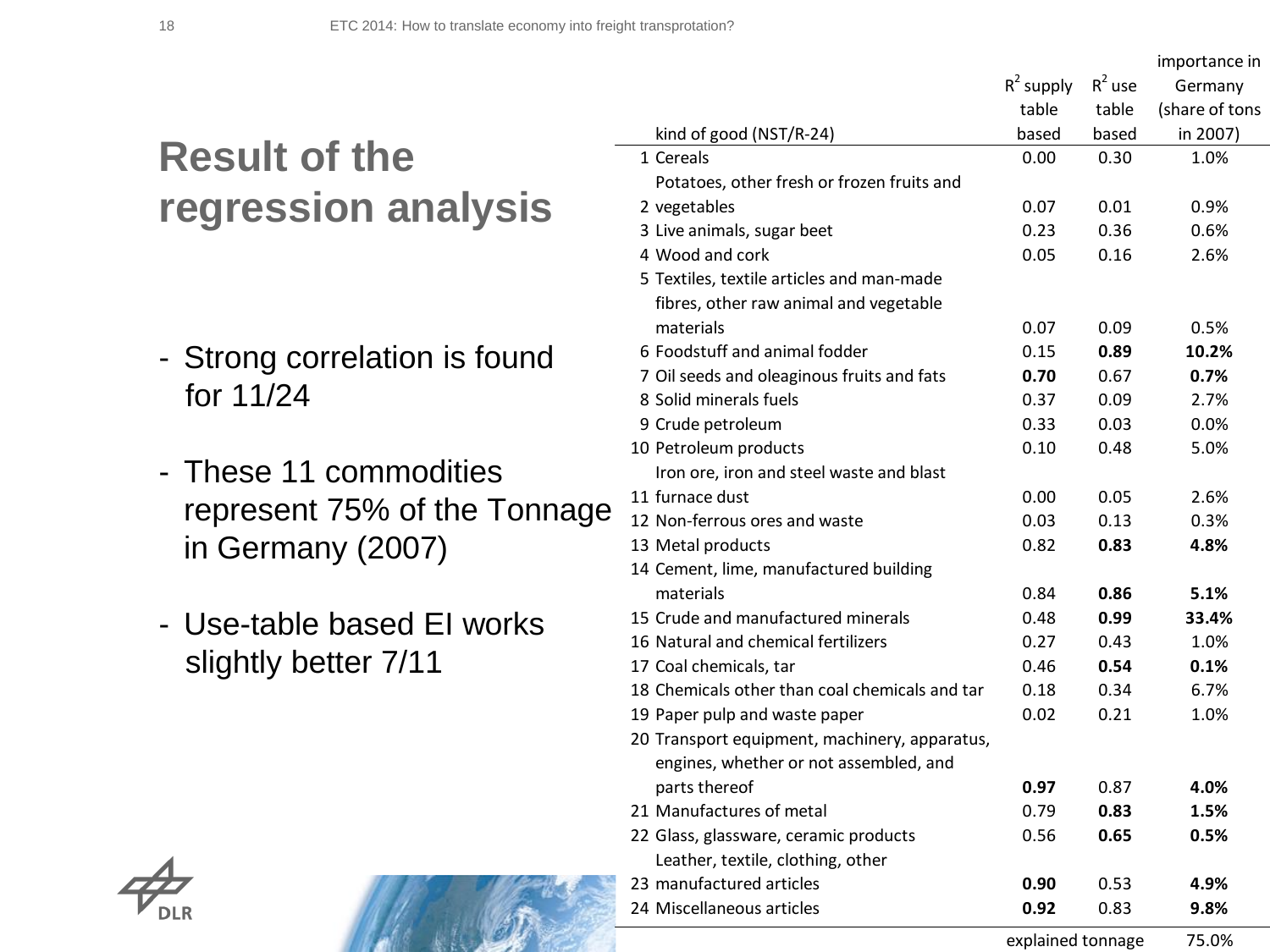### **Discussion of the method**

- The key to translate economy into freight transportation is: disaggregated economic indicator involving all industries
- Correlation is found
	- In case of Germany: 75% of the amount of goods is correlated
	- Useful in modeling issues: disagregated goods
	- Goods forecasts possible with time dependent value densities
- Just public available data are used (EUROSTAT)
- Correlation is better than with the core industry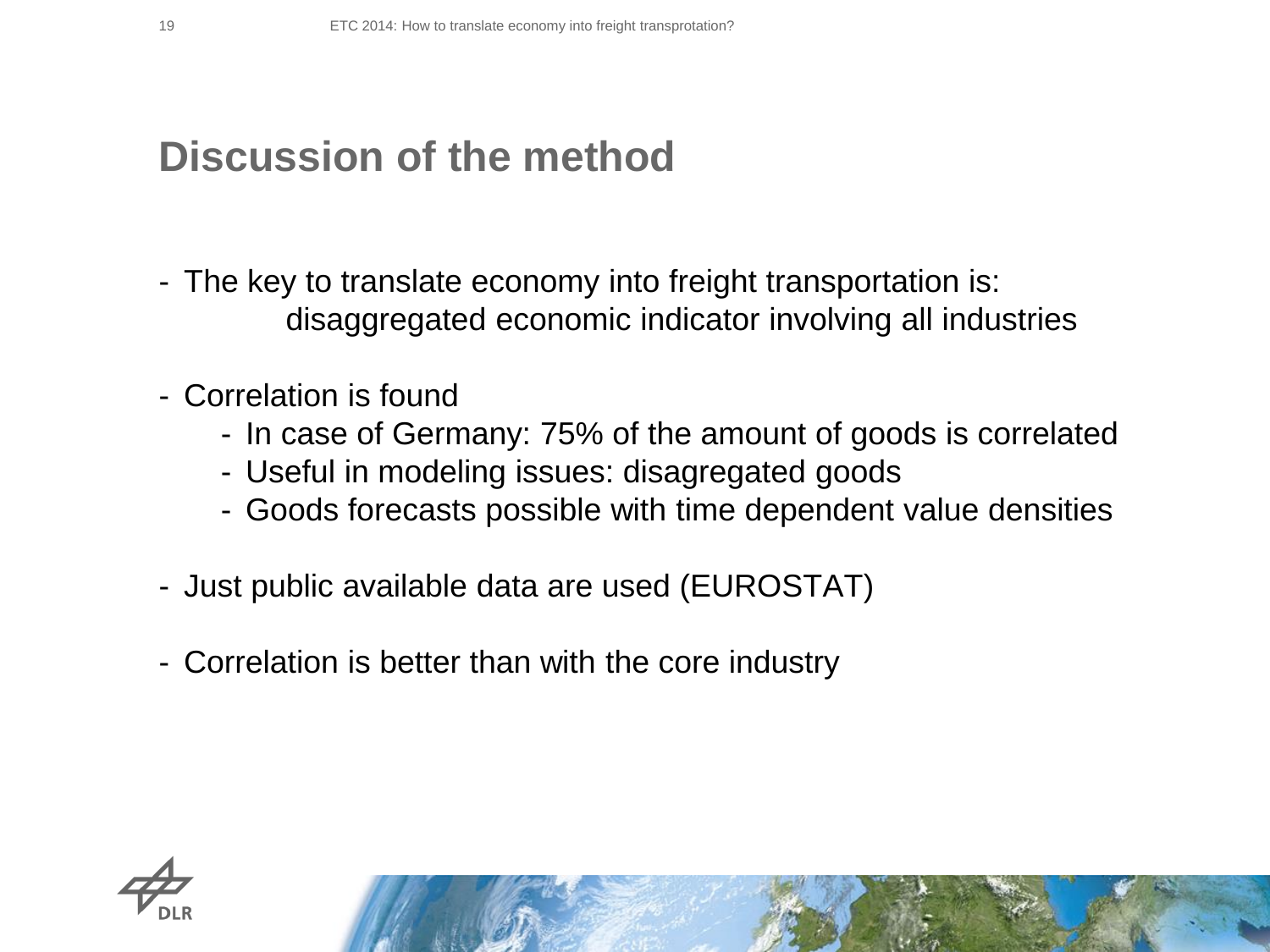**ANTICOLOGY AND STRATE** 

|                                |                                                                                         | $R^2$ supply | $R^2$ use    |                           |
|--------------------------------|-----------------------------------------------------------------------------------------|--------------|--------------|---------------------------|
|                                |                                                                                         | table        |              | table $R^2$ core industry |
|                                | kind of good (NST/R-24)                                                                 | based        | based        | based                     |
|                                | 1 Cereals                                                                               | 0.00         | 0.30         | 0.00                      |
| Discussion of the m            | Potatoes, other fresh or frozen fruits and                                              |              |              |                           |
|                                | 2 vegetables                                                                            | 0.07         | 0.01         | 0.04                      |
|                                | 3 Live animals, sugar beet                                                              | 0.23         | 0.36         | 0.22                      |
|                                | 4 Wood and cork                                                                         | 0.05         | 0.16         | 0.01                      |
|                                | 5 Textiles, textile articles and man-made                                               |              |              |                           |
| - The key to translate econor  | fibres, other raw animal and vegetable                                                  |              |              |                           |
| disaggregated econ             | materials                                                                               | 0.07         | 0.09         | 0.53                      |
|                                | 6 Foodstuff and animal fodder                                                           | 0.15         | 0.89         | 0.13                      |
|                                | 7 Oil seeds and oleaginous fruits and fats                                              | 0.70         | 0.67         | 0.70                      |
| Correlation is found           | 8 Solid minerals fuels                                                                  | 0.37         | 0.09         | 0.43                      |
| - In case of Germany: 7!       | 9 Crude petroleum                                                                       | 0.33         | 0.03         | 0.17                      |
|                                | 10 Petroleum products                                                                   | 0.10         | 0.48         | 0.09                      |
| - Useful in modeling issu      | Iron ore, iron and steel waste and blast                                                |              |              |                           |
| - Goods forecasts possil       | 11 furnace dust                                                                         | 0.00         | 0.05         | 0.11                      |
|                                | 12 Non-ferrous ores and waste                                                           | 0.03         | 0.13         | 0.05                      |
|                                | 13 Metal products                                                                       | 0.82         | 0.83         | 0.81                      |
| - Just public available data a | Cement, lime, manufactured building                                                     |              |              |                           |
|                                | 14 materials                                                                            | 0.84         | 0.86         | 0.78                      |
|                                | 15 Crude and manufactured minerals                                                      | 0.48         | 0.99         | no GVA data               |
| Correlation is better than w   | 16 Natural and chemical fertilizers                                                     | 0.27         | 0.43         | 0.27                      |
|                                | 17 Coal chemicals, tar                                                                  | 0.46         | 0.54         | 0.46                      |
|                                | 18 Chemicals other than coal chemicals and tar                                          | 0.18<br>0.02 | 0.34<br>0.21 | 0.18<br>0.05              |
|                                | 19 Paper pulp and waste paper                                                           |              |              |                           |
|                                | 20 Transport equipment, machinery, apparatus,<br>engines, whether or not assembled, and |              |              |                           |
|                                | parts thereof                                                                           | 0.97         | 0.87         | 0.97                      |
|                                | 21 Manufactures of metal                                                                | 0.79         | 0.83         | 0.81                      |
|                                | 22 Glass, glassware, ceramic products                                                   | 0.56         | 0.65         | 0.49                      |
|                                | Leather, textile, clothing, other                                                       |              |              |                           |
|                                | 23 manufactured articles                                                                | 0.90         | 0.53         | 0.12                      |
|                                | 24 Miscellaneous articles                                                               | 0.92         | 0.83         | 0.91                      |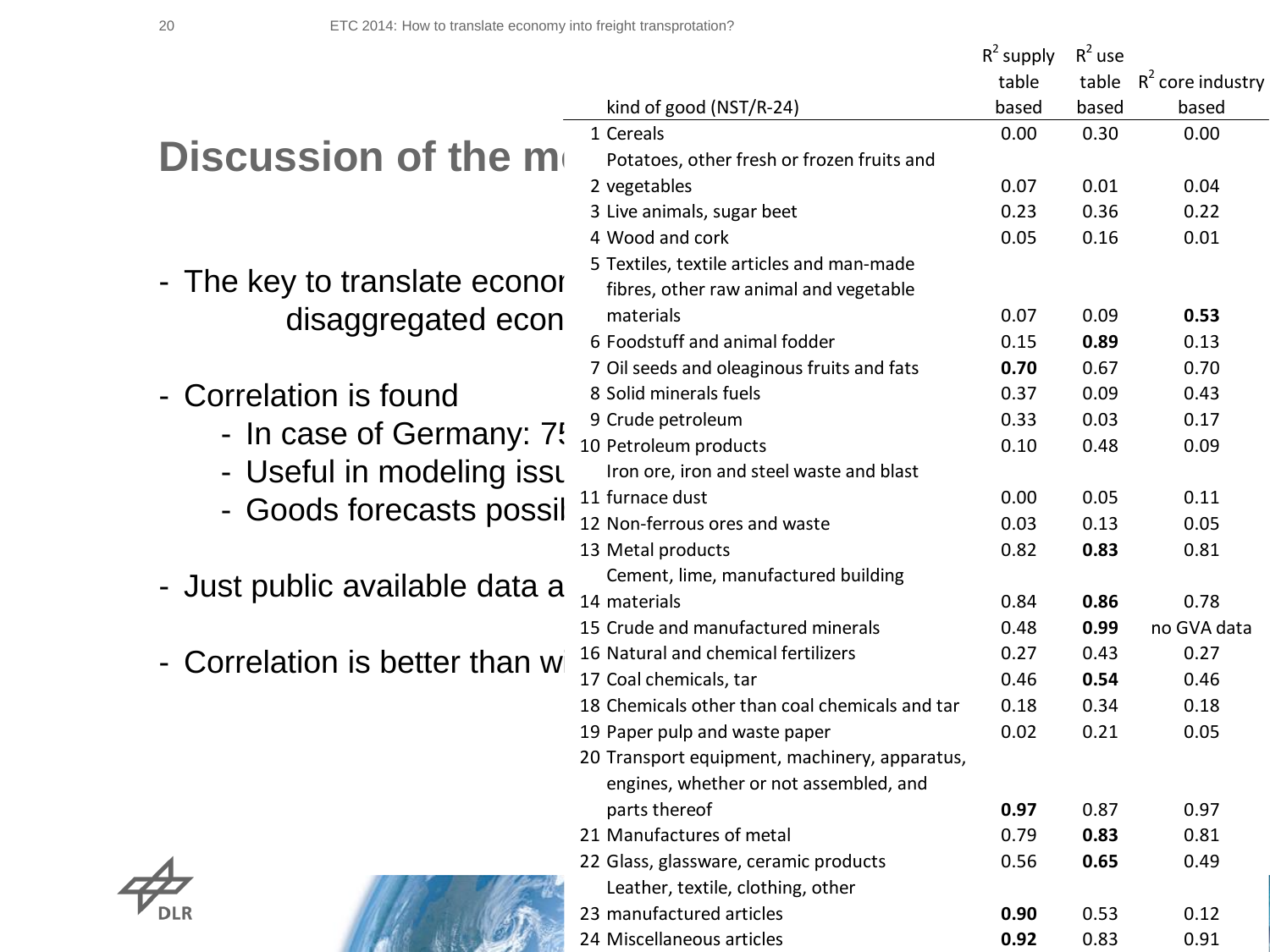## **Discussion of the method**

- We cannot derrive a pattern why some goods are explained and others are not
	- Natural resources are more expensive when they become scarce
	- Price decrease/increase for commodities over years
	- The bridge matrix, which converts CPA-classified goods into NST/R-24-classified goods, is a great uncertainty
	- Taking into account the handling in the transport of goods
- Logistics modules needs new formulation
- Classification change (NST2007, NACE rev. 2)

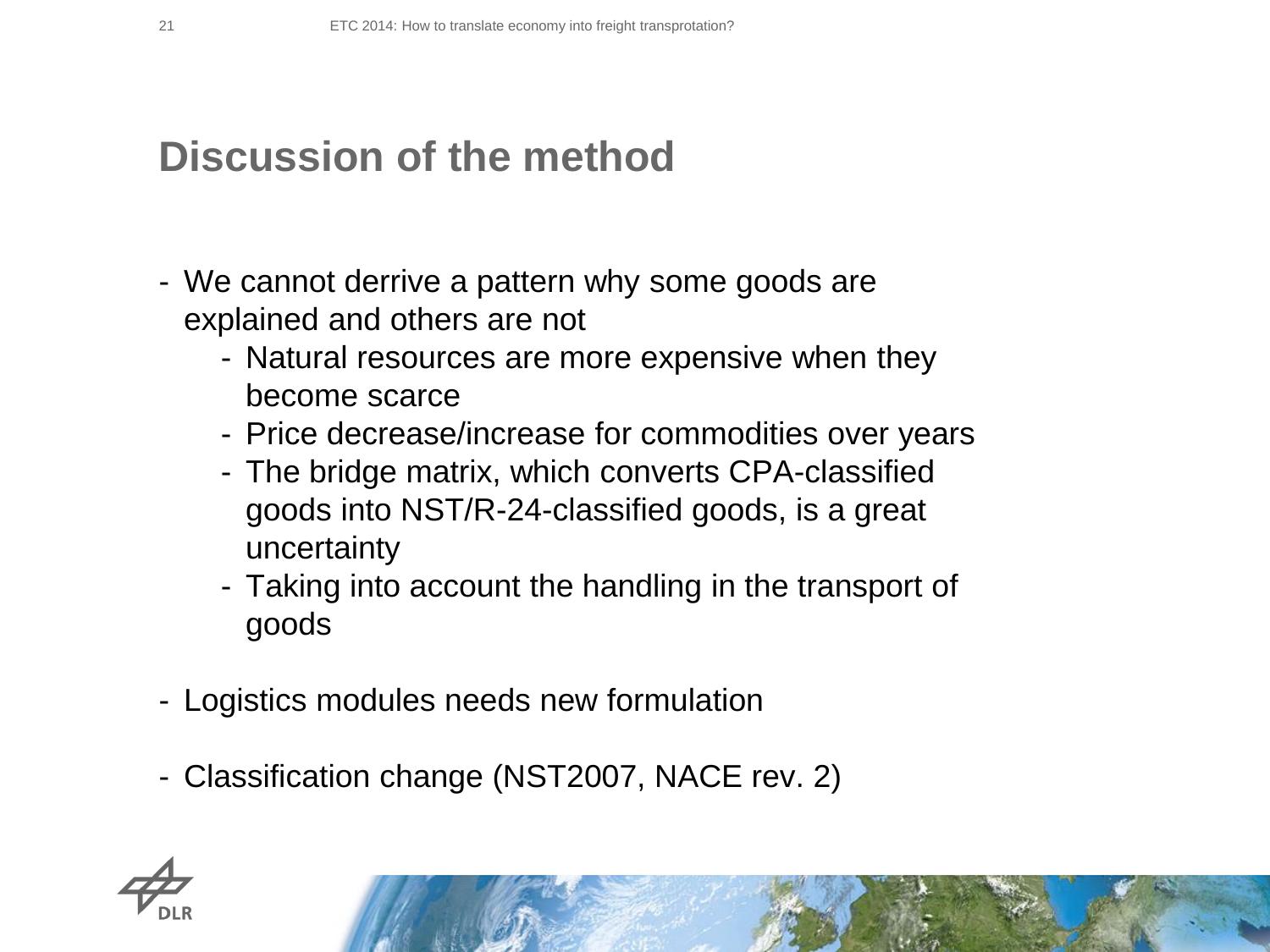### **Next steps**

- We discussed the results but ultimately we see importance in giving further attention to the reasons why some product groups can still be explained while others cannot.
- Time-dependent value densities
- test the methodology for other European countries
- a regional investigation, on federal state or NUTS 3 level would also be desirable. Especially for SCGE or MRIO modelling needs and for European wide model needs is this investigation reasonable
- Test the methodology for the CPA classified EI